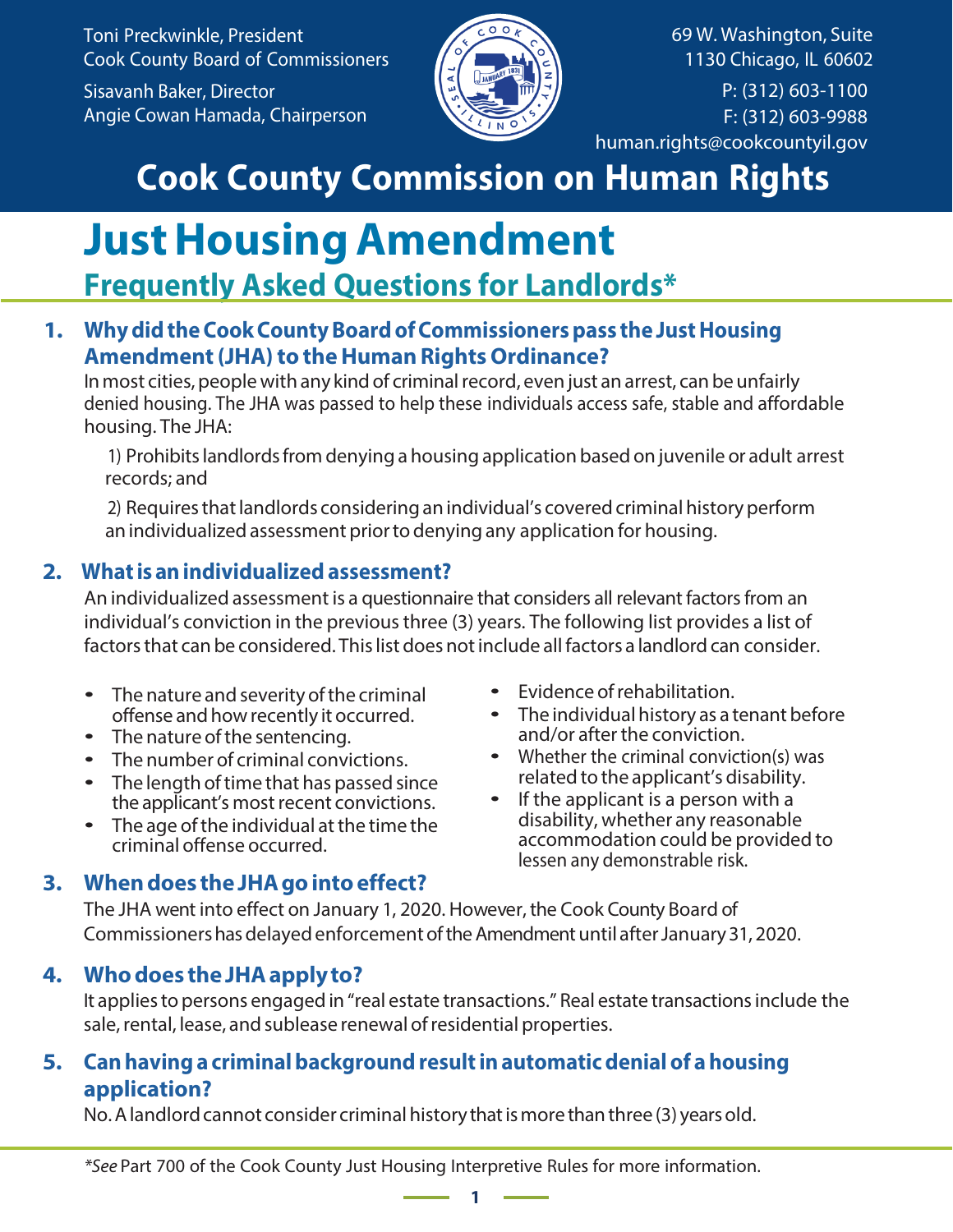## **JustHousing Amendment Frequently Asked Questions for Landlords**

### **6. Are there any exceptions to the Just Housing Amendment?**

Yes. A landlord may deny an applicant for a newlease orlease renewal ofresidential properties based on any of the following:

- The applicant or a household member is a current sex offender required to register under the Sex Offender Registration Act (or similar law in another jurisdiction);
- The applicant or a household member is a current child sex offender under residency restriction; or
- The applicant or a household member has a criminal conviction from the past three years. Before denying the application, the landlord must first perform an individualized assessment, and show denial based on a criminal conviction is necessary to protect against a demonstrable risk to personal safety and/or property.

#### **7. May I say, "no sex offenders" or something similar when advertising for the unit?**

No. However, it is lawful to say, "no registered sex offenders or persons under a current child sex offender residency restriction."

### **8. What can I no longer say when advertising forthe unit?**

Landlords may not say "no felons," "no sex offenders," "no convicted drug dealers," "no criminal history," or"no arrest history."

## **9. Are landlords required toconduct criminal background checks?**

No,the JHA does not require landlords to conduct a criminal background check.

#### **10. If an applicant was arrested but not convicted in the past three (3) years, can the arrest be a basis for denying the housing application?**

No.Arrests and convictions are very different. An arrest without a conviction cannot be considered when evaluating rental applications.

## **11. What are the new and/or different requirements for processing housing applications?**

Landlords can **no longer include a check box** on housing applications that asks whether an applicant has a criminal background.

Before accepting anapplication fee, a landlord orlandlord must provide the following information:

- Tenant Selection Criteria, which describes howan applicant will be evaluated.
- Notice of the applicant's right to dispute inaccuracies relevant to criminal history and to provide evidence ofrehabilitation or other mitigating factors related to their criminal background.
- A copy of Part 700 of the Commission's procedural rules or a link to the Cook County Commission onHuman Rights' website, with the address, email address, and phone number of the Commission.

**2**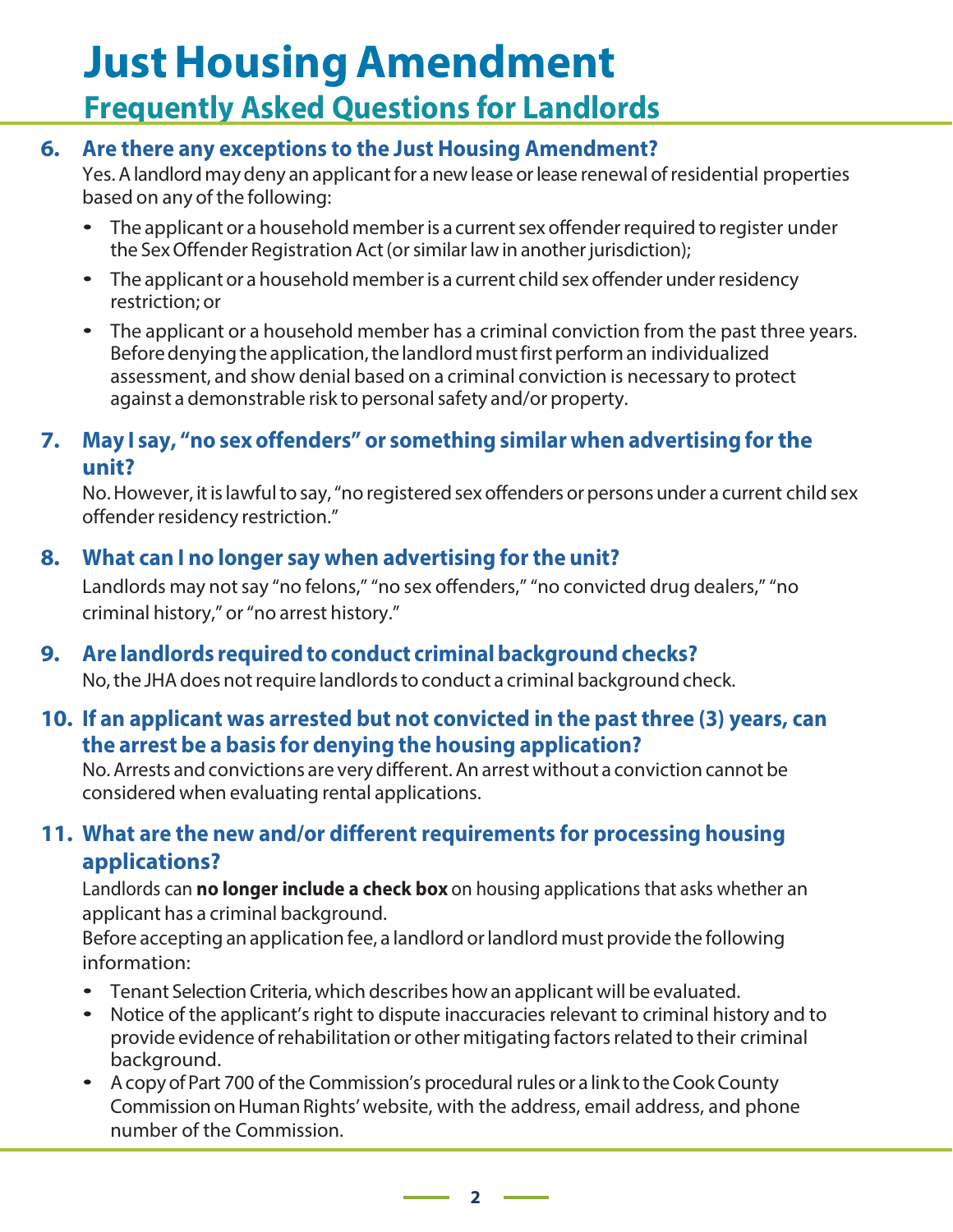# **JustHousing Amendment Frequently Asked Questions for Landlords**

## **12. What is the process required by the JHA tenant screening process?**

#### **Step One: Prequalification**

During this step, a landlord may screen a tenant todetermine whether the tenant satisfies all the application criteria such as income, rental history, credit score, pets, etc. Criminal background checks cannot be performed during StepOne.

When this first step is completed, the landlord must either: 1) pre-qualify the applicant based on all criteria except those related to criminal history; or 2) deny the application based onfailure to satisfy the prequalification criteria.

#### **Step Two: Criminal Background Check**

Only after the landlord prequalifies anapplicant may a landlord conduct a criminal background check.

### **13. IfI have two applicants apply onthe same day and both are "pre-qualified," may I select the one without a criminal record?**

No, denial of a housing application cannot be based on an applicant's criminal history prior to completing the two-step process and individualized assessment.

## **14. What if mymunicipality also has a crime free orhousing nuisance ordinance?**

Many home-rule municipalities in Cook County have enacted crime-free or nuisance property ordinances. These ordinances typically penalize landlords if criminal activity is alleged to occur at the landlord's property. Some of these ordinances also contain provisions that require landlords to perform background checks or require the tenants to obtain occupancy permits before moving in.

Under state law, ordinances passed in Cook County apply throughout the entire county, unless a home-rule municipality has passed an ordinance in direct conflict with the County ordinance. In most cases, a crime-free or nuisance ordinance will not be in direct conflict with the JHA, and landlords should assume that the JHA applies unless they have a strong reason to believe otherwise. Landlords with any questions are encouraged to reach out to the Commission for legal guidance

## **15. Do I have to hold a unit off the market while an applicant disputes?**

No. You do not have to hold a unit offthe market.

#### **16. Is the landlord required to consider evidence ofrehabilitation when completing anindividualized assessment?**

Yes. The following are examples of evidence ofrehabilitation:

- Completion of a returning citizens program.
- Job readiness training.
- Supportive services that assist with the transition back to society.
- Completion of a GEDor other education programs.
- Report from correctional facility.
- Employment.
- Personal recommendations.

**3**